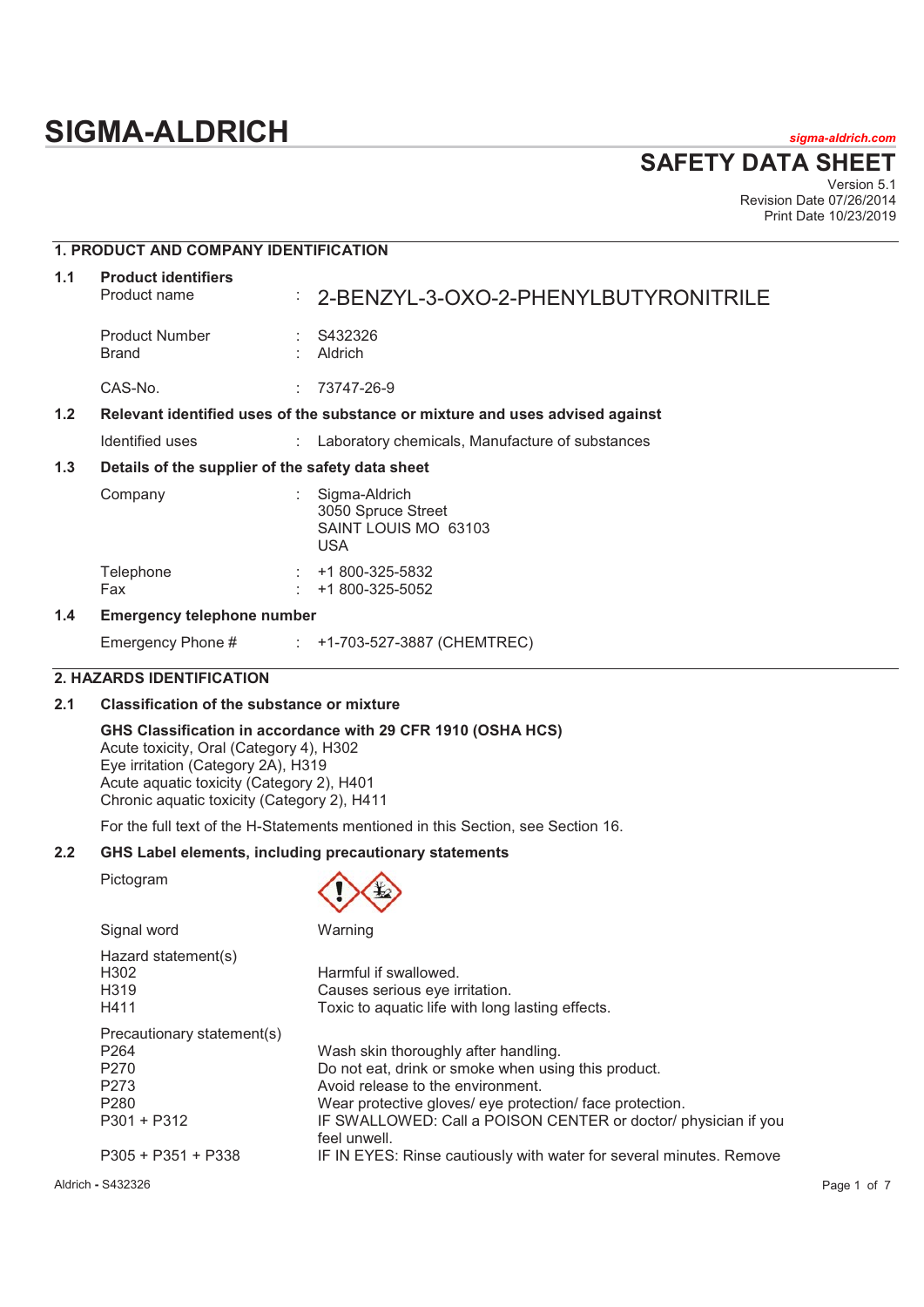|                  | contact lenses, if present and easy to do. Continue rinsing.        |
|------------------|---------------------------------------------------------------------|
| P330             | Rinse mouth.                                                        |
| $P337 + P313$    | If eye irritation persists: Get medical advice/ attention.          |
| P391             | Collect spillage.                                                   |
| P <sub>501</sub> | Dispose of contents/ container to an approved waste disposal plant. |

# **2.3 Hazards not otherwise classified (HNOC) or not covered by GHS** - none

# **3. COMPOSITION/INFORMATION ON INGREDIENTS**

#### **3.1 Substances**

| Formula          | $\therefore$ C17H15NO |
|------------------|-----------------------|
| Molecular Weight | : $249.32$ g/mol      |
| CAS-No.          | $: 73747 - 26 - 9$    |

#### **Hazardous components**

| Component                            | Classification                                                                            | Concentration |
|--------------------------------------|-------------------------------------------------------------------------------------------|---------------|
| 2-BENZYL-3-OXO-2-PHENYLBUTYRONITRILE |                                                                                           |               |
|                                      | Acute Tox. 4; Eye Irrit. 2A;<br>Aquatic Acute 2; Aquatic<br>l Chronic 2: H302. H319. H411 | -             |

For the full text of the H-Statements mentioned in this Section, see Section 16.

# **4. FIRST AID MEASURES**

## **4.1 Description of first aid measures**

#### **General advice**

Consult a physician. Show this safety data sheet to the doctor in attendance.Move out of dangerous area.

#### **If inhaled**

If breathed in, move person into fresh air. If not breathing, give artificial respiration. Consult a physician.

#### **In case of skin contact**

Wash off with soap and plenty of water. Consult a physician.

# **In case of eye contact**

Rinse thoroughly with plenty of water for at least 15 minutes and consult a physician.

#### **If swallowed**

Never give anything by mouth to an unconscious person. Rinse mouth with water. Consult a physician.

**4.2 Most important symptoms and effects, both acute and delayed**  The most important known symptoms and effects are described in the labelling (see section 2.2) and/or in section 11

#### **4.3 Indication of any immediate medical attention and special treatment needed**  no data available

# **5. FIREFIGHTING MEASURES**

# **5.1 Extinguishing media**

# **Suitable extinguishing media**  Use water spray, alcohol-resistant foam, dry chemical or carbon dioxide.

- **5.2 Special hazards arising from the substance or mixture**  Carbon oxides, nitrogen oxides (NOx)
- **5.3 Advice for firefighters**  Wear self contained breathing apparatus for fire fighting if necessary.

# **5.4 Further information**

no data available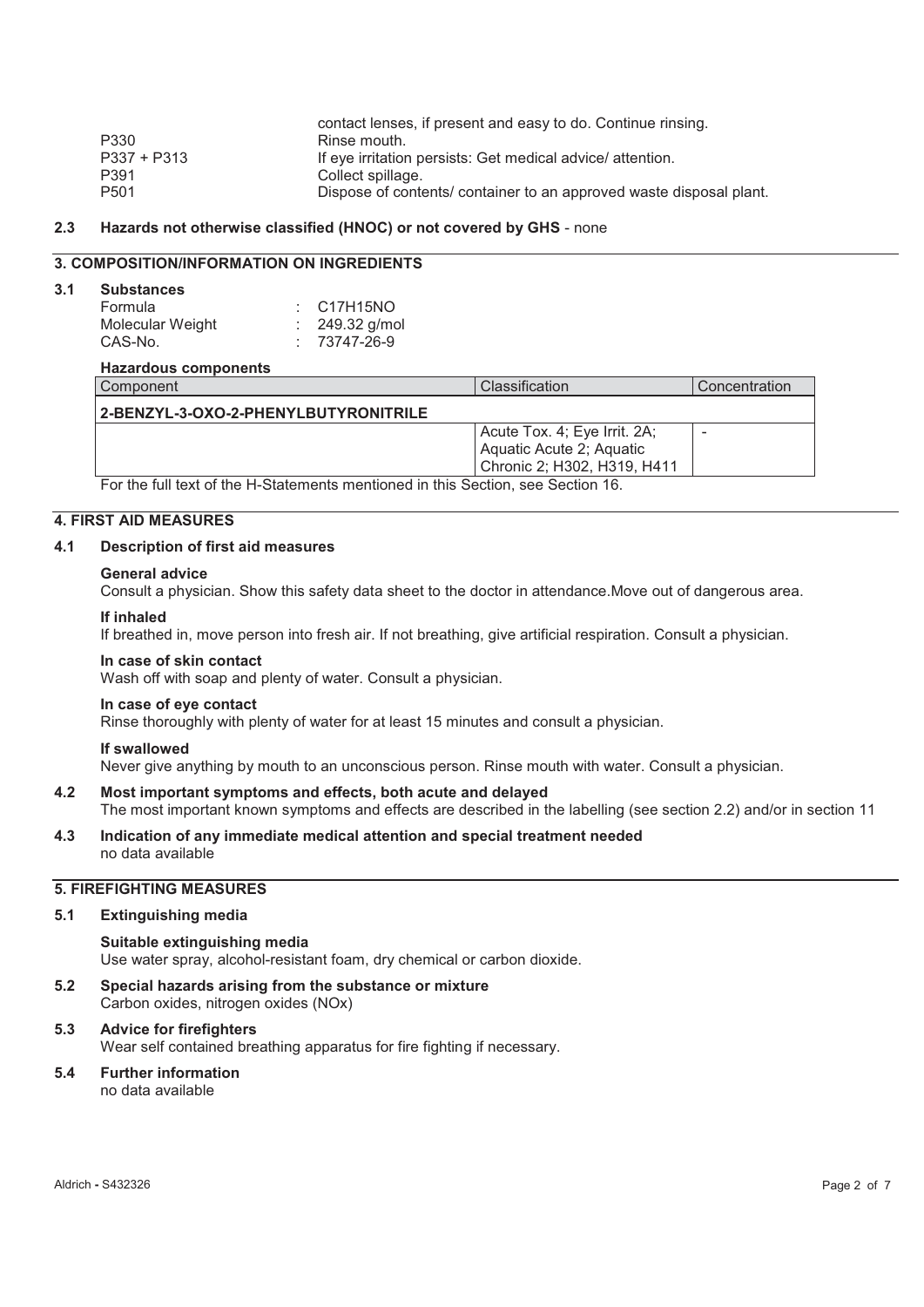# **6. ACCIDENTAL RELEASE MEASURES**

**6.1 Personal precautions, protective equipment and emergency procedures** 

Use personal protective equipment. Avoid dust formation. Avoid breathing vapours, mist or gas. Ensure adequate ventilation. Avoid breathing dust.

For personal protection see section 8.

- **6.2 Environmental precautions**  Prevent further leakage or spillage if safe to do so. Do not let product enter drains. Discharge into the environment must be avoided.
- **6.3 Methods and materials for containment and cleaning up**  Pick up and arrange disposal without creating dust. Sweep up and shovel. Keep in suitable, closed containers for disposal.
- **6.4 Reference to other sections**

For disposal see section 13.

# **7. HANDLING AND STORAGE**

#### **7.1 Precautions for safe handling**

Avoid contact with skin and eyes. Avoid formation of dust and aerosols. Provide appropriate exhaust ventilation at places where dust is formed.Normal measures for preventive fire protection. For precautions see section 2.2.

**7.2 Conditions for safe storage, including any incompatibilities**  Keep container tightly closed in a dry and well-ventilated place.

#### **7.3 Specific end use(s)**

Apart from the uses mentioned in section 1.2 no other specific uses are stipulated

# **8. EXPOSURE CONTROLS/PERSONAL PROTECTION**

#### **8.1 Control parameters**

# **Components with workplace control parameters**

Contains no substances with occupational exposure limit values.

# **8.2 Exposure controls**

#### **Appropriate engineering controls**

Handle in accordance with good industrial hygiene and safety practice. Wash hands before breaks and at the end of workday.

#### **Personal protective equipment**

#### **Eye/face protection**

Safety glasses with side-shields conforming to EN166 Use equipment for eye protection tested and approved under appropriate government standards such as NIOSH (US) or EN 166(EU).

#### **Skin protection**

Handle with gloves. Gloves must be inspected prior to use. Use proper glove removal technique (without touching glove's outer surface) to avoid skin contact with this product. Dispose of contaminated gloves after use in accordance with applicable laws and good laboratory practices. Wash and dry hands.

#### **Body Protection**

Complete suit protecting against chemicals, The type of protective equipment must be selected according to the concentration and amount of the dangerous substance at the specific workplace.

#### **Respiratory protection**

For nuisance exposures use type P95 (US) or type P1 (EU EN 143) particle respirator.For higher level protection use type OV/AG/P99 (US) or type ABEK-P2 (EU EN 143) respirator cartridges. Use respirators and components tested and approved under appropriate government standards such as NIOSH (US) or CEN (EU).

#### **Control of environmental exposure**

Prevent further leakage or spillage if safe to do so. Do not let product enter drains. Discharge into the environment must be avoided.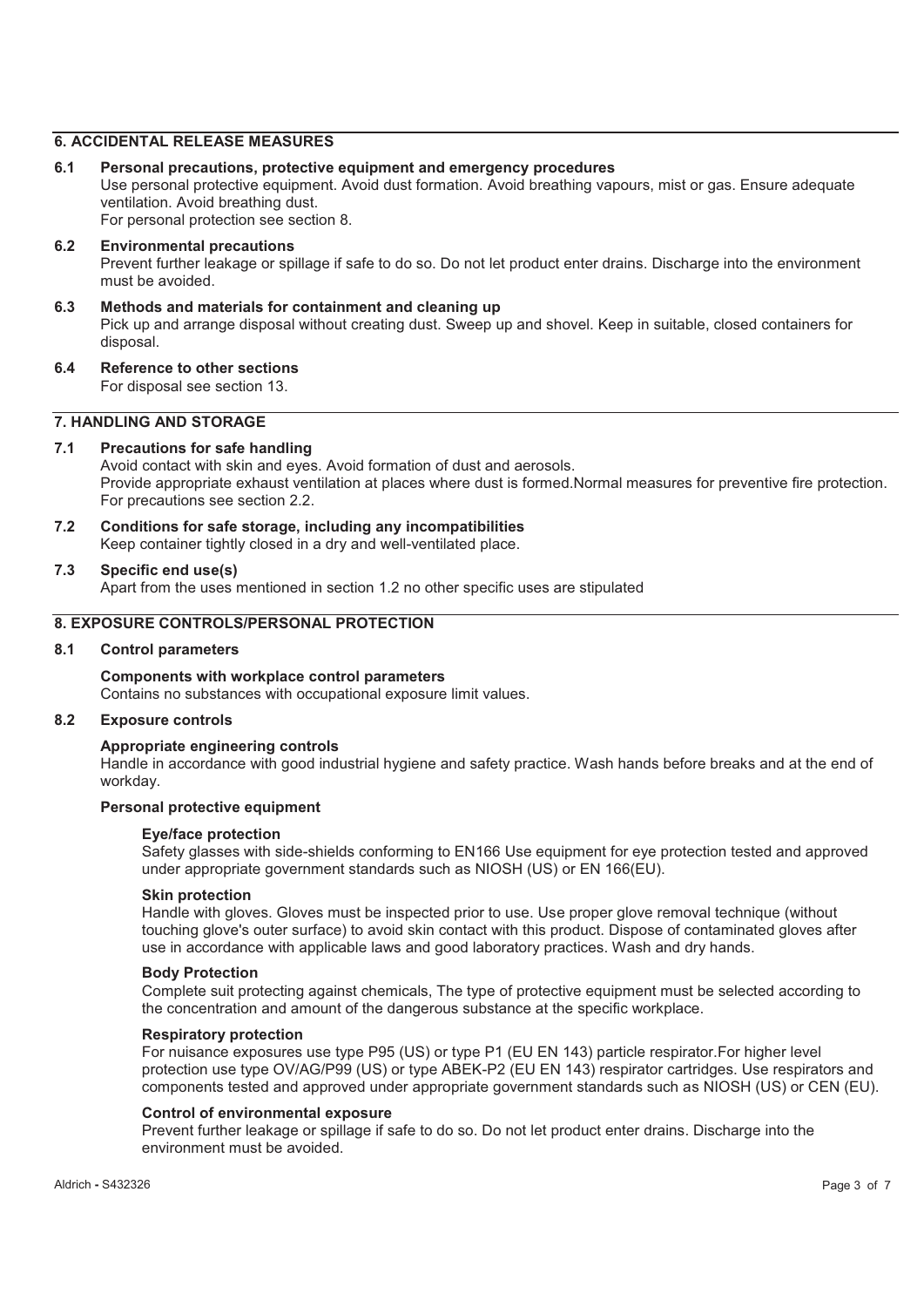# **9. PHYSICAL AND CHEMICAL PROPERTIES**

#### **9.1 Information on basic physical and chemical properties**

|     | a)        | Appearance                                         | Form: solid       |
|-----|-----------|----------------------------------------------------|-------------------|
|     | b)        | Odour                                              | no data available |
|     | c)        | <b>Odour Threshold</b>                             | no data available |
|     | d)        | рH                                                 | no data available |
|     | e)        | Melting point/freezing<br>point                    | no data available |
|     | f)        | Initial boiling point and<br>boiling range         | no data available |
|     | g)        | Flash point                                        | no data available |
|     | h)        | Evapouration rate                                  | no data available |
|     | i)        | Flammability (solid, gas)                          | no data available |
|     | j)        | Upper/lower<br>flammability or<br>explosive limits | no data available |
|     | k)        | Vapour pressure                                    | no data available |
|     | $\vert$ ) | Vapour density                                     | no data available |
|     | m)        | Relative density                                   | no data available |
|     | n)        | Water solubility                                   | no data available |
|     | O)        | Partition coefficient: n-<br>octanol/water         | log Pow: 2.406    |
|     | p)        | Auto-ignition<br>temperature                       | no data available |
|     | q)        | Decomposition<br>temperature                       | no data available |
|     | r)        | Viscosity                                          | no data available |
|     | s)        | <b>Explosive properties</b>                        | no data available |
|     | t)        | Oxidizing properties                               | no data available |
| 9.2 |           | <b>Other safety information</b>                    |                   |

no data available

# **10. STABILITY AND REACTIVITY**

# **10.1 Reactivity**

no data available **10.2 Chemical stability**  Stable under recommended storage conditions.

- **10.3 Possibility of hazardous reactions**  no data available
- **10.4 Conditions to avoid**  no data available
- **10.5 Incompatible materials**  Strong oxidizing agents
- **10.6 Hazardous decomposition products**  Other decomposition products - no data available In the event of fire: see section 5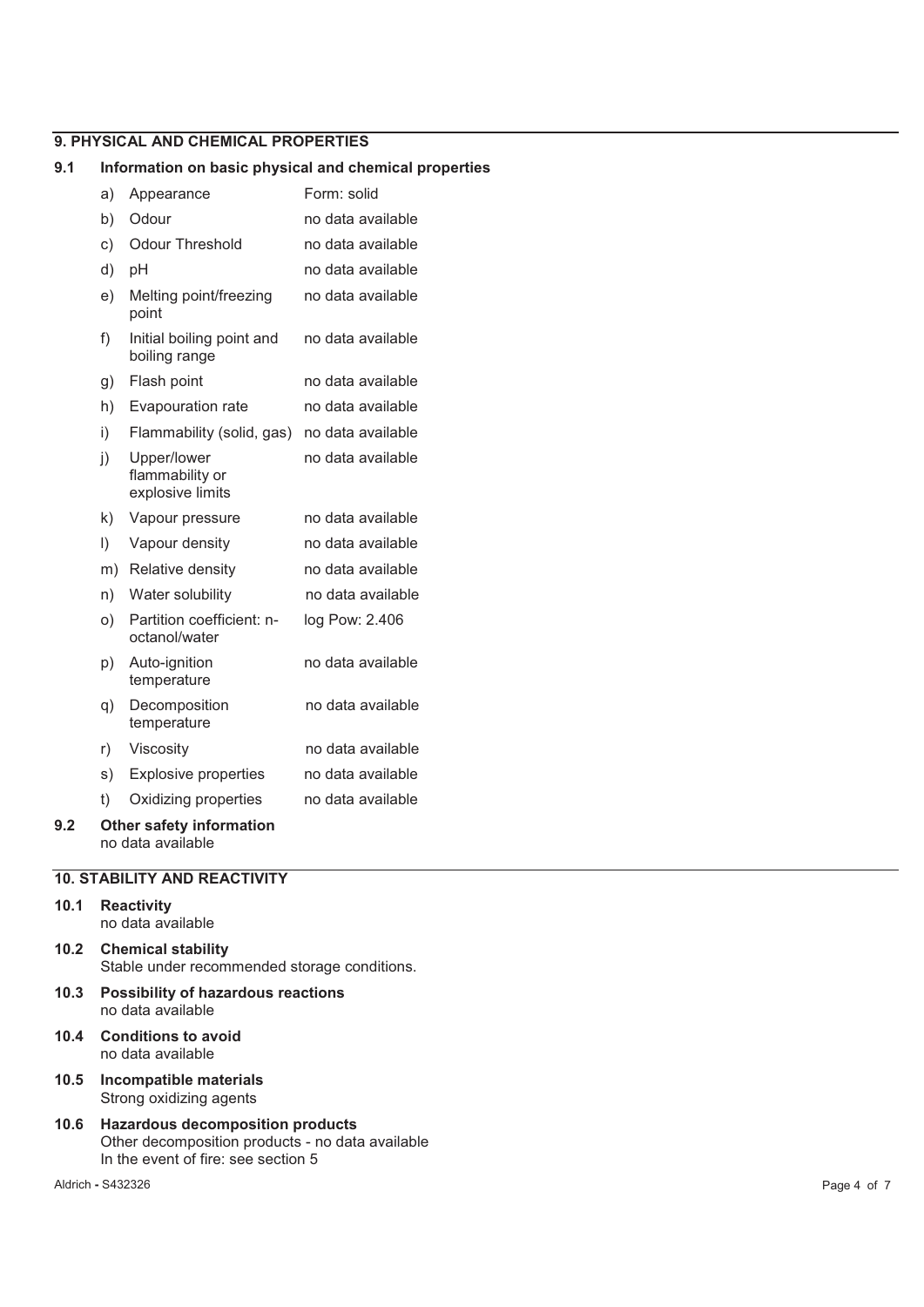# **11. TOXICOLOGICAL INFORMATION**

#### **11.1 Information on toxicological effects**

## **Acute toxicity**

no data available

Inhalation: no data available

Dermal: no data available

no data available

**Skin corrosion/irritation**  no data available

#### **Serious eye damage/eye irritation**  no data available

**Respiratory or skin sensitisation**  no data available

# **Germ cell mutagenicity**

no data available

#### **Carcinogenicity**

- IARC: No component of this product present at levels greater than or equal to 0.1% is identified as probable, possible or confirmed human carcinogen by IARC.
- ACGIH: No component of this product present at levels greater than or equal to 0.1% is identified as a carcinogen or potential carcinogen by ACGIH.
- NTP: No component of this product present at levels greater than or equal to 0.1% is identified as a known or anticipated carcinogen by NTP.
- OSHA: No component of this product present at levels greater than or equal to 0.1% is identified as a carcinogen or potential carcinogen by OSHA.

# **Reproductive toxicity**

no data available

no data available

#### **Specific target organ toxicity - single exposure**  no data available

#### **Specific target organ toxicity - repeated exposure**  no data available

#### **Aspiration hazard**  no data available

# **Additional Information**

RTECS: ET8875000

To the best of our knowledge, the chemical, physical, and toxicological properties have not been thoroughly investigated.

# **12. ECOLOGICAL INFORMATION**

# **12.1 Toxicity**

no data available

#### **12.2 Persistence and degradability**  no data available

#### **12.3 Bioaccumulative potential**  no data available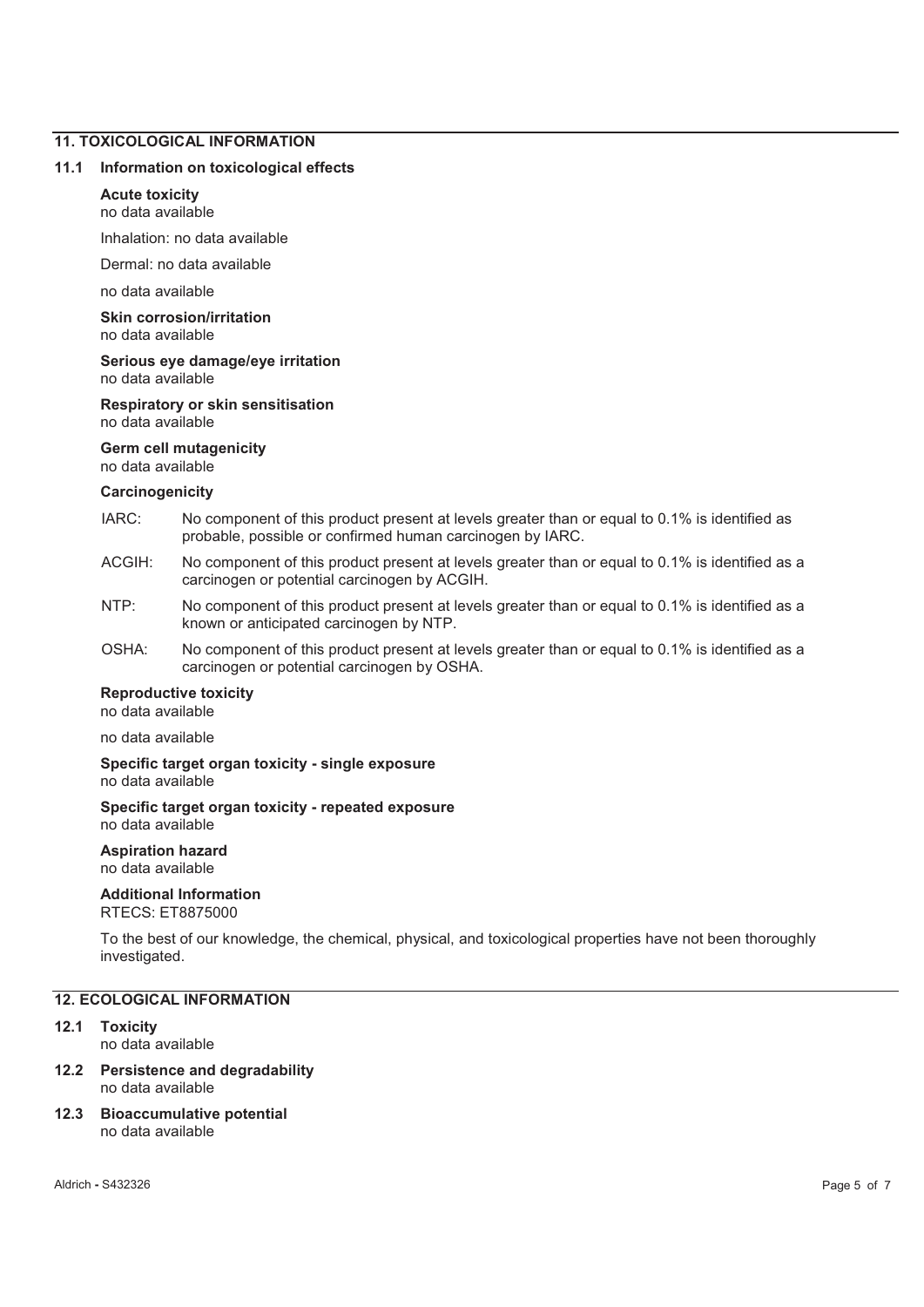# **12.4 Mobility in soil**

no data available

# **12.5 Results of PBT and vPvB assessment**

PBT/vPvB assessment not available as chemical safety assessment not required/not conducted

#### **12.6 Other adverse effects**

An environmental hazard cannot be excluded in the event of unprofessional handling or disposal. Toxic to aquatic life.

no data available

# **13. DISPOSAL CONSIDERATIONS**

## **13.1 Waste treatment methods**

#### **Product**

Offer surplus and non-recyclable solutions to a licensed disposal company. Contact a licensed professional waste disposal service to dispose of this material.

#### **Contaminated packaging**

Dispose of as unused product.

# **14. TRANSPORT INFORMATION**

# **DOT (US)**

Not dangerous goods

# **IMDG**

Not dangerous goods

#### **IATA**

Not dangerous goods

# **15. REGULATORY INFORMATION**

#### **SARA 302 Components**

SARA 302: No chemicals in this material are subject to the reporting requirements of SARA Title III, Section 302.

#### **SARA 313 Components**

SARA 313: This material does not contain any chemical components with known CAS numbers that exceed the threshold (De Minimis) reporting levels established by SARA Title III, Section 313.

# **SARA 311/312 Hazards**

Acute Health Hazard

#### **Massachusetts Right To Know Components**

No components are subject to the Massachusetts Right to Know Act.

## **Pennsylvania Right To Know Components**

| 2-BENZYL-3-OXO-2-PHENYLBUTYRONITRILE       | CAS-No.<br>73747-26-9 | <b>Revision Date</b> |
|--------------------------------------------|-----------------------|----------------------|
| <b>New Jersey Right To Know Components</b> |                       |                      |
| 2-BENZYL-3-OXO-2-PHENYLBUTYRONITRILE       | CAS-No.<br>73747-26-9 | <b>Revision Date</b> |

#### **California Prop. 65 Components**

This product does not contain any chemicals known to State of California to cause cancer, birth defects, or any other reproductive harm.

# **16. OTHER INFORMATION**

**Full text of H-Statements referred to under sections 2 and 3.** 

Acute Tox. Acute toxicity

Aldrich **-** S432326 Page 6 of 7